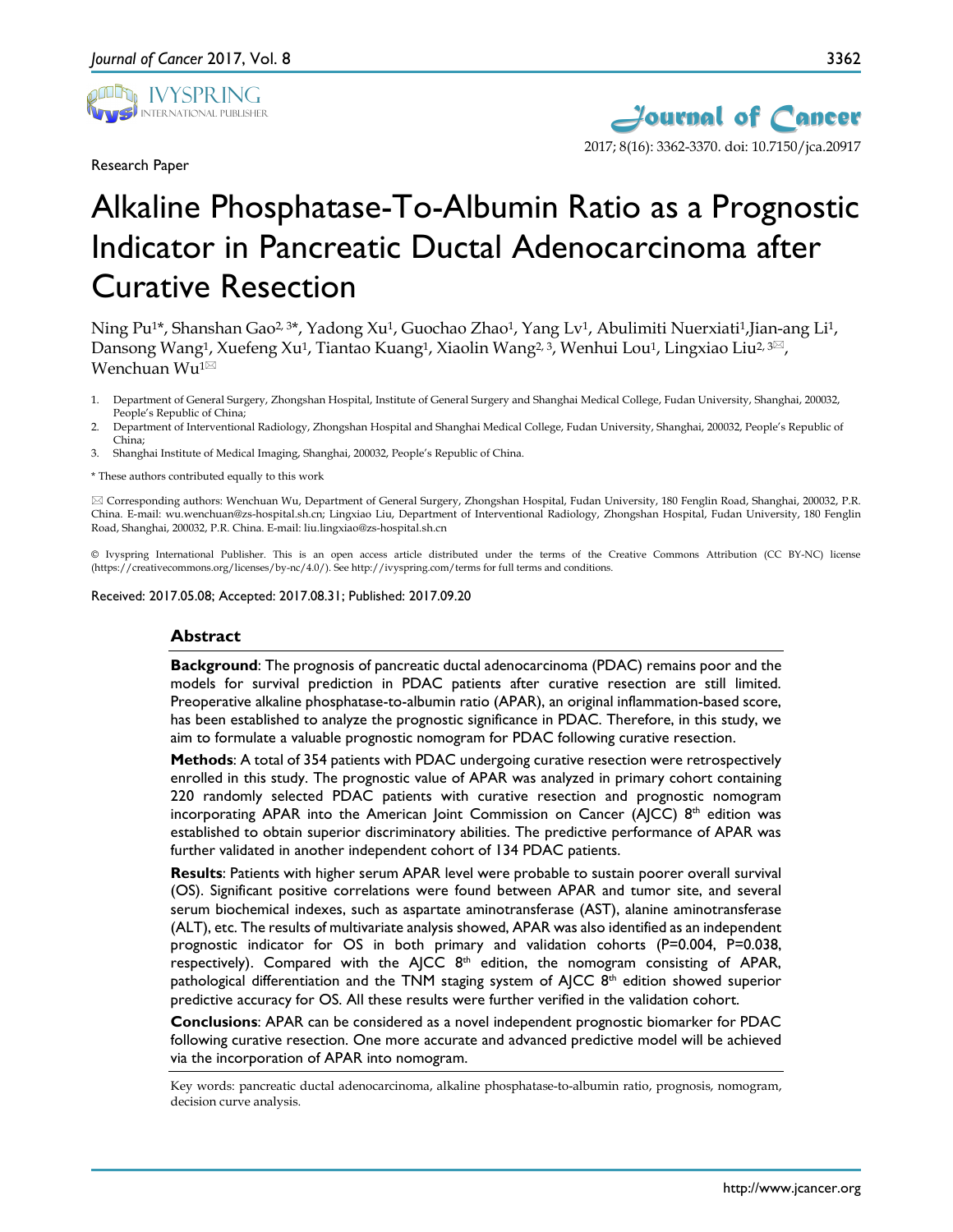# **Introduction**

As prognosis of many cancers has improved a lot during the past two decades, pancreatic ductal adenocarcinoma (PDAC), a quite aggressive cancer, has changed slightly. In the United States, it is the fourth leading cause of cancer-related deaths and is still dismally poor at less than 8% in the 5-year overall survival  $(OS)$ <sup>1, 2</sup>. The morbidity and mortality of PDAC has been graded as the seventh most familiar cancer and further the ninth leading cause of cancer-related mortalities in China3, 4. Surgical resection is the only way potential for a curative treatment, however it remains to limit the survival of PDAC patients<sup>5, 6</sup>. Therefore, it is required urgently to develop new biomarkers that are technically feasible and clinically easy-accessible to stratify the prognosis of PDAC patients after curative resection.

The TNM staging system of the American Joint Commission on Cancer (AJCC) eighth edition was commonly used for the classification and prognostic predictor of PDAC7. In the TNM staging system, tumor size and lymph node metastasis were considered as independent indicators for prognosis<sup>6, 8</sup>, however, issues on whether other non-TNM indicators should be joined in risk stratification stayed controversial. In addition, the AJCC 8<sup>th</sup> edition was still cumbersome and deficiently formulated for the prognosis prediction following operative resection.

It had been confirmed that Inflammation played a vital role in the carcinogenesis and prognosis of many tumors with malignance9. Due to the tumor was adjacent to or invaded the biliary ducts, which may easily cause chronic cholangitis or hepatitis. This indicated inflammation was obviously related to the tumorgenesis of PDAC10, 11. Furthermore, many studies had identified inflammation-based scores as prognostic indicators of PDAC, such as neutrophillymphocyte ratio (NLR), C-reactive protein/albumin (CRP/Alb) ratio, platelet-to-albumin ratio (PAR) and lymphocyte-to-monocyte ratio (LMR) 4, 12-14. Therefore, it is quite reasonable to further excavate inflammation-based score for prognostic prediction of PDAC patients.

Liver function test, a common routine blood test to assess liver function, is one of the routine examinations before surgery. Alkaline phosphatase (ALP) is a kind of the hydrolase, which is concentrated on liver, bile duct and kidney15. Clinically serum ALP level is associated with obstructive jaundice, primary hepatic carcinoma, cholangiolitic hepatitis and so on<sup>16, 17</sup>. Additionally, it was confirmed that elevated serum ALP level predicted poor prognosis in various cancers, such as liver cancer and prostate cancer<sup>18-20</sup>. In accordance to those studies, recent study proved that elevated

serum ALP level served as an independent predictor of PDAC with poor prognosis21. Albumin (ALB) is synthesized by hepatocytes that manifests the condition of nutrition and maintains the plasma colloid osmotic pressure and substantial transportation<sup>22</sup>. With the systemic inflammation, ALB eliminates the nitrogen species and active oxygen, while it reduces in itself<sup>23, 24</sup>. Many studies affirmed that ALB alone or based markers were correlated with survival in various cancers<sup>23, 25-27</sup>. Similarly, ALB alone or based markers were confirmed as independent predictors of PDAC with poor survival14, 28, 29. ALP associated with ALB as a predictor had been applied into several other cancers19, 30, however, the value of prediction in PDAC was still not identified.

Taken together, we logically derived a novel inflammatory marker, alkaline phosphatase-toalbumin (APAR), and further dug into the correlations of clinicopathological characteristics and prognostic value of APAR in training and validation cohort of PDAC undergoing curative resection. Additionally, we managed to refine a novel prognostic model through developing a nomogram incorporating APAR into the newly TNM staging system of AJCC 8th edition.

# **Materials and Methods**

# **Patient selection**

Two independent cohorts containing a total 354 patients with PDAC who underwent curative resection in Zhongshan Hospital, Fudan University from January 2007 to May 2016 were enrolled and analyzed retrospectively in this study. All the patients were divided into two subgroups through digital random table: the first 220 patients were termed as training cohort and the remaining 134 as validation cohort. All enrolled patients met the inclusion and exclusion criteria as follows: (1) exact diagnosis of histologically proven PDAC and no preoperative anticancer treatments resulting in any bias; (2) no history or concurrence of other malignant cancers; (3) complete removal with no macroscopic tumors and free of cancer in the resection margin via pathological examination; (4) with complete clinicopathological and follow-up data; (5) no infectious evidence or history of hematological diseases and inflammatory diseases except for viral hepatitis; (6) no distant metastasis or uncertain origins.

Conventional clinicopathologic variables containing gender, age, tumor size, site, pathological differentiation, vascular invasion and laboratory tests including cancer antigen(CA)19-9, carcino embryonie antigen (CEA), blood routine, total bilirubin (TBIL),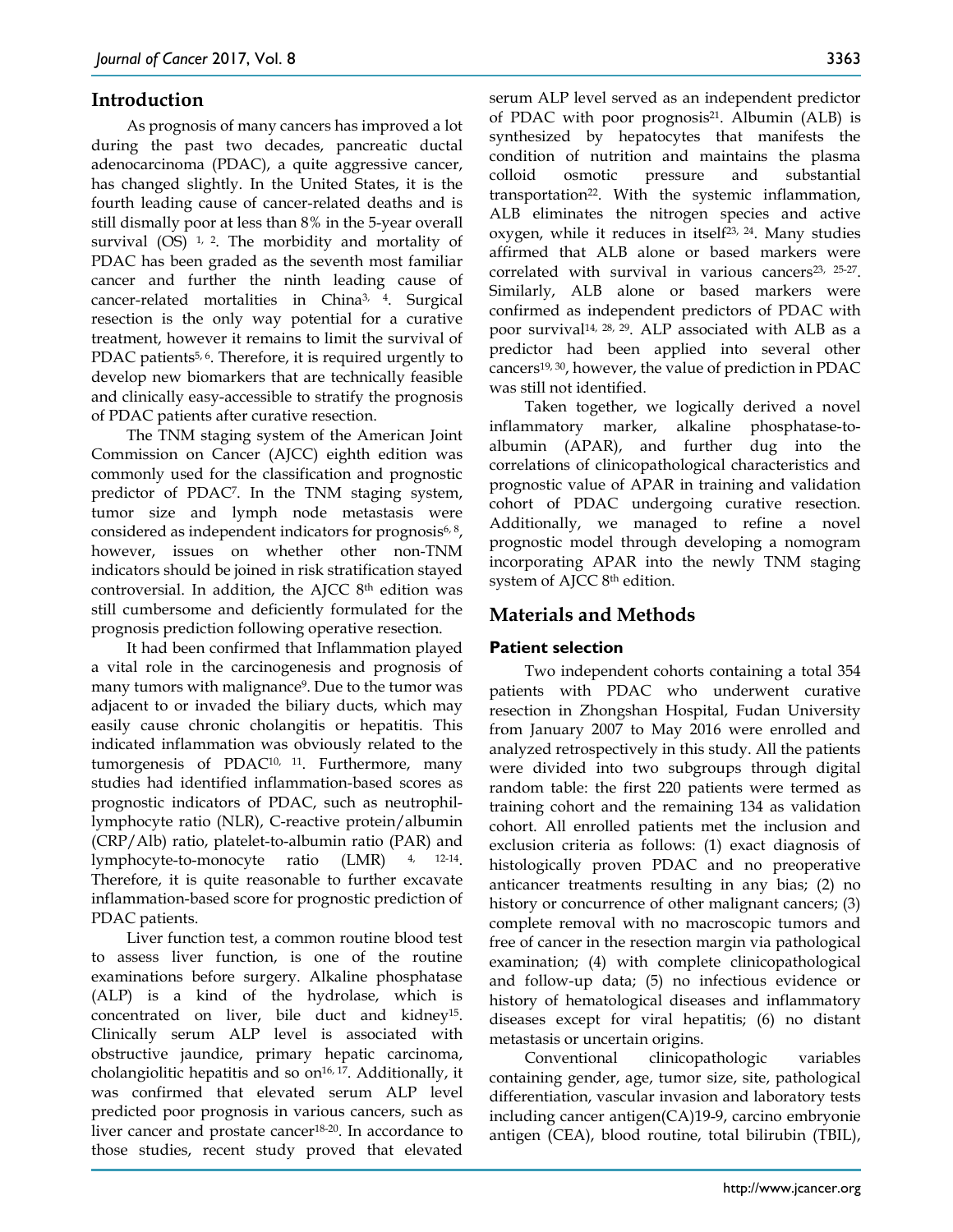ALB, aspartate aminotransferase (AST), alanine aminotransferase (ALT), gamma-glutamyltransferase (GGT), ALP, lactate dehydrogenase (LDH) and glucose were routinely examined within 5 days before the surgery. All these information was collected from record system by one surgeon, and checked by another. Histopathological and clinical staging was evaluated by TNM staging system of AJCC 8th edition via postoperative histopathological examination and clinical assessment. APAR was calculated with the equation: APAR= serum alkaline phosphatase level/ serum albumin level ratio.

#### **Follow-up**

Postoperative follow-up in regular style was carried out with all patients, including physical and laboratory examinations - blood routines, biochemical items and serological tumor biomarkers were evaluated every 3 months for the first 2 years, every 6 months for next 3 years, and once a year afterwards. Magnetic resonance imaging (MRI) or enhanced abdominal computed tomography (CT) scans were routinely performed for every 6 months. The OS was calculated from the date of surgery to the time of death or July 2016. Informed consents were obtained from all patients and this study was approved by the Clinical Research Ethic Committee of Zhongshan Hospital, Fudan University.

#### **Statistical analysis**

Statistical analyses were performed by SPSS 21.0 (SPSS Inc., Chicago, IL, USA) and R project version 3.3.3 (http://www.r-project.org/). The optimal cut-off values for the APAR were determined through receiver operating characteristic curve (ROC) analysis. The association between APAR and clinicopathologic variables was analyzed using Pearson Chisquared test, Fisher's exact test or Mann–Whitney U test as appropriate. The survival curve was studied in Kaplan–Meier analyses by using the log-rank test. The Cox proportional hazards regression model was used for univariate and multivariate analyses, and *P* <0.05 was considered statistically significant.

Prognostic nomograms based on AJCC 8<sup>th</sup> edition, pathological differentiation and the APAR were performed by the rms package in R project. The performance of the nomogram was evaluated by concordance index(C-index), calibration curve and the decision curve analysis (DCA) as previously described<sup>31</sup>.

# **Results**

## **Clinicopathological characteristics**

The detailed clinicopathological characteristics

in training and validation groups were showed in **Table 1**. For the whole study population, there were 224 males and 130 females, with an average age of  $62.2 \pm 9.4$  years and the median follow-up time was 15 months ranging from 1 to 105 months. The OS rates at 1, 2 and 3 years were 61.4%, 31.2% and 18.6% respectively. In the training set, 141 patients were diagnosed with PDAC located at pancreatic head, while 102 patients in the validation set. 5 patients suffered from well differentiation based on pathological analysis, whereas 83 patients were observed in moderate differentiation and 133 patients in poor differentiation in the training set. For the validation set, 4, 53 and 77 patients represented well, moderate and poor differentiation respectively. According to the AJCC 8th edition, 79 patients were diagnosed with stage I tumor, 111 with stage II tumor and 30 with stage III tumor in the training set, while the number of patients in the validation set classified into I, II, III stage were 50, 53 and 31 respectively.

## **Relationship between APAR and clinicopathologic characteristics in PDAC patients**

The median APAR of all enrolled patients was 3.2 (range: 0.4-50). With the receiver operating characteristic curve (ROC) analysis, the optimal cut-off value for APAR was 2.16 for OS prediction, so did the other inflammation-based score in **Table 1**. The area below the curve was 0.662 for OS **(Fig. 1a)**.

The low-risk cohort (APAR≤ 2.16) and high-risk cohort (APAR**>** 2.16) were determined within all enrolled patients. As shown in **Table 1**, high-risk APAR cohort was 55.5% (112 out of 220) and 73.9% (99 out of 134) in the training set and validation set respectively. Intriguingly, significant positive associations were found in primary group and further affirmed in validation group between the high-risk cohort and tumor sites (both *P*<0.001), TBIL (both *P*<0.001), elevated ALB (*P*=0.003 and *P*<0.001 respectively), GGT (both *P*<0.001), AST (both *P*<0.001), ALT (both *P*<0.001), ALP (both *P*<0.001), LDH (both *P*<0.001). Furthermore, the high-risk cohort was related to larger tumor size (*P*=0.012) and increased CA19-9 (*P*=0.019) in the training set.

#### **Prognostic significance of APAR for PDAC**

APAR larger than 2.16 was correlated with poor prognosis significantly in terms of OS than low-risk cohort in both independent cohorts **(Table 2 and Fig. 2)**. In the training set, the 1-, 2- and 3-year OS rates in high-risk APAR cohort and low-risk APAR cohort were 50.6%, 19.1%, 10.6% and 68.9%, 42%, 32.7%, respectively, while 55.7%, 25.3%, 12% and 85.3%, 58.8%, 25.6%, respectively in the validation set.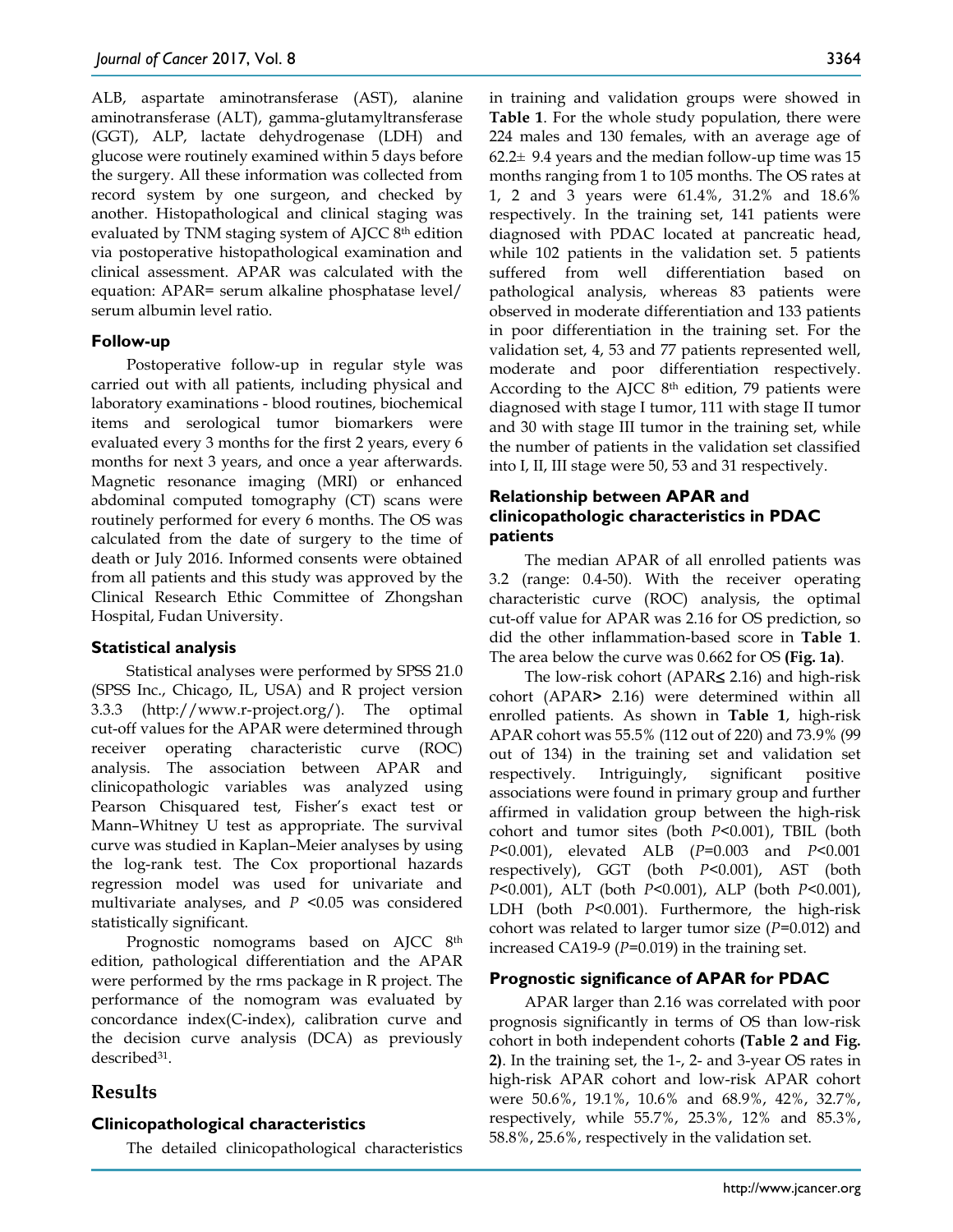| <b>Table 1.</b> Correlation between APAR and clinicopathological characteristics of patients with PDAC. |  |
|---------------------------------------------------------------------------------------------------------|--|
|---------------------------------------------------------------------------------------------------------|--|

| Variables                                 | Training cohort         |                    |         | Validation cohort       |                   |         |
|-------------------------------------------|-------------------------|--------------------|---------|-------------------------|-------------------|---------|
|                                           |                         |                    | P-value |                         |                   |         |
|                                           | $APAR \leq 2.16$ (n=98) | APAR> 2.16 (n=122) |         | $APAR \leq 2.16$ (n=35) | APAR> 2.16 (n=99) | P-value |
| Gender, male/female                       | 57 / 41                 | 75 / 47            | 0.618   | 23/12                   | 69/30             | 0.662   |
| Age, $560 / \ge 60$                       | 41 / 57                 | 42/80              | 0.260   | 9/26                    | 39/60             | 0.147   |
| Tumor site, head/body or tail             | 39/59                   | 102 / 20           | < 0.001 | 11/24                   | 91/8              | < 0.001 |
| Tumor differentiation, well/moderate/poor | 2/40/56                 | 3 / 43 / 76        | 0.694   | 0/13/22                 | 4/40/55           | 0.422   |
| Vascular invasion, yes/ no                | 87/11                   | 111 / 11           | 0.587   | 29/6                    | 85/14             | 0.668   |
| Tumor size, $\leq 4$ />4 cm               | 64 / 34                 | 98 / 24            | 0.012   | 24/11                   | 68 / 31           | 0.990   |
| TNM stage, $I/II/III$                     | 32 / 51 / 15            | 47/60/15           | 0.615   | 13/13/9                 | 37/40/22          | 0.902   |
| CA19-9, <37/ $\geq$ 37 U/L                | 30/68                   | 21/101             | 0.019   | 10/25                   | 16/83             | 0.111   |
| CEA, $\leq 5/25$ ng/mL                    | 77 / 21                 | 82 / 40            | 0.061   | 26/9                    | 68 / 31           | 0.534   |
| TBIL,≤20.4/>20.4µmol/L                    | 96/2                    | 40/82              | < 0.001 | 34/1                    | 22/77             | < 0.001 |
| ALB, $\langle 35/235 \text{ g/L} \rangle$ | 8/80                    | 28/94              | 0.003   | 2/33                    | 38/61             | < 0.001 |
| GGT, $\leq 60$ />60 U/L                   | 84/14                   | 20/102             | < 0.001 | 29/6                    | 16/83             | < 0.001 |
| AST, $\leq 40/>40$ U/L                    | 93/5                    | 32/90              | < 0.001 | 32/3                    | 18/81             | < 0.001 |
| ALT, $\leq$ 35/>35 U/L                    | 93/5                    | 35/87              | < 0.001 | 33/2                    | 25/74             | < 0.001 |
| ALP, $\leq$ 125/>125 U/L                  | 97/1                    | 24/98              | < 0.001 | 35/0                    | 20/79             | < 0.001 |
| LDH, $\leq$ 245/>245 U/L                  | 95/3                    | 86 / 36            | < 0.001 | 33/2                    | 56/43             | < 0.001 |
| Glucose, $\leq$ 5.6/ $>$ 5.6mmol/L        | 50/48                   | 48 / 74            | 0.083   | 14/21                   | 44 / 55           | 0.648   |

CA19-9, cancer antigen 19-9; CEA, carcino embryonie antigen; TBIL, total bilirubin; ALB, albumin; AST, aspartate aminotransferase; ALT, alanine aminotransferase; GGT, gamma-glutamyl transpeptidase; ALP, alkaline phosphatase; LDH, lactate dehydrogenase; APAR, alkaline phosphatase-to-albumin ratio; *P*-value < 0.05 marked in bold font shows statistical significant.



Figure 1. ROC curves for OS. The area under the curve for APAR was 0.662 in the training cohort (a) and 0.609 in the validation cohort (b). ROC, receiver-operator characteristic; OS, overall survival; APAR, alkaline phosphatase-to-albumin ratio.



**Figure 2. Kaplan-Meier survival curves for OS of patients with PDAC according to the serum APAR levels.** Patients of PDAC with a preoperative APAR less than 2.16 were inclined to significantly poorer OS in the training cohort (a) and validation cohort (b). The *P*-values were determined by the log-rank test. OS, overall survival; PDAC, pancreatic ductal adenocarcinoma; APAR, alkaline phosphatase-to-albumin ratio.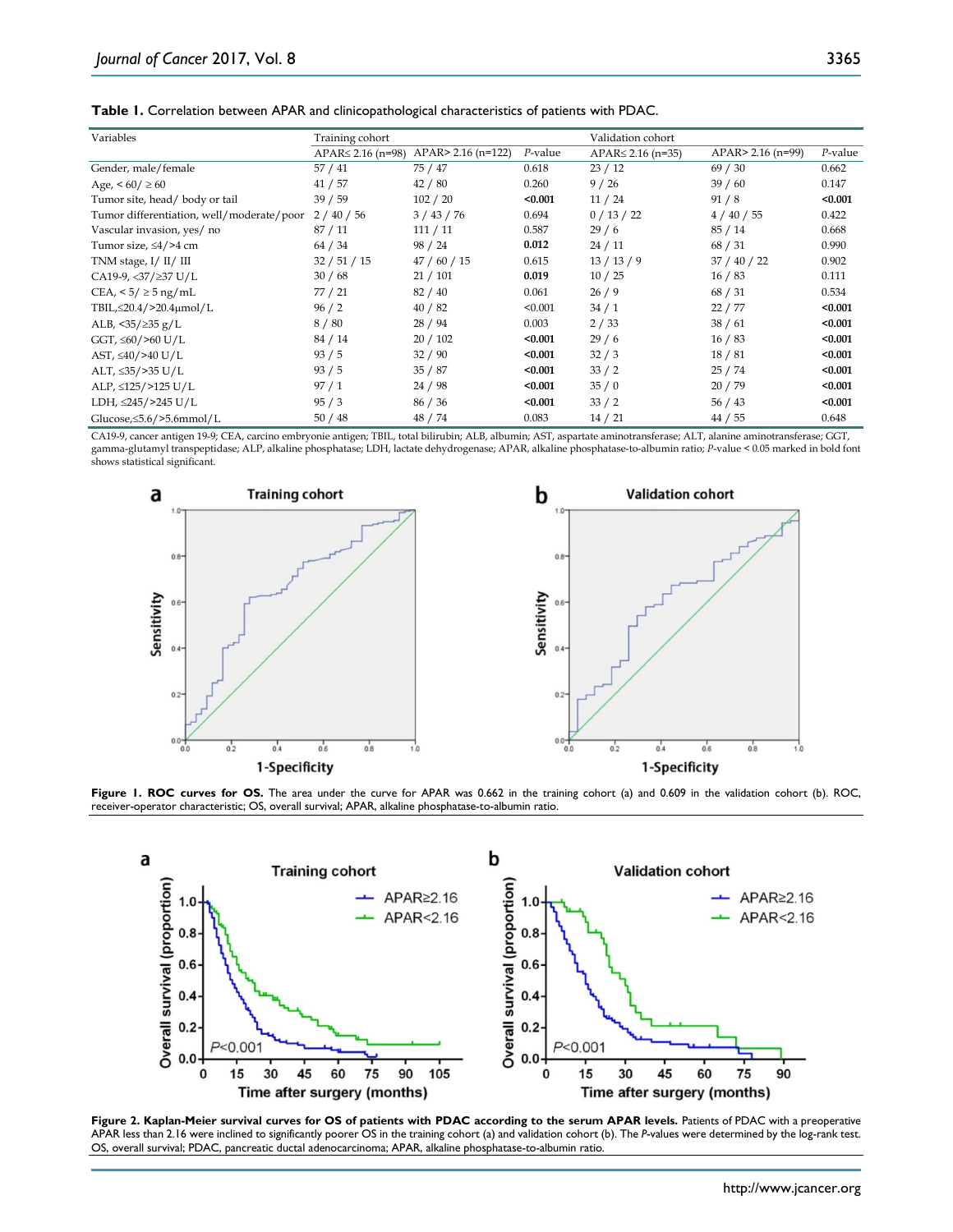| Variables                                 | Overall survival |            |                        |                        |            |                        |
|-------------------------------------------|------------------|------------|------------------------|------------------------|------------|------------------------|
|                                           | Training cohort  |            | Validation cohort      |                        |            |                        |
|                                           | Patients (n=220) | $P$ -value | HR (95% CI)            | Patients ( $n = 134$ ) | $P$ -value | HR (95% CI)            |
| Gender, male/female                       | 132/88           | 0.547      | 1.098 (0.810-1.489)    | 92/42                  | 0.577      | $0.887(0.583 - 1.350)$ |
| Age, years (median, range)                | 61.61, 35-80     | 0.471      | $0.995(0.980-1.009)$   | 63.16,41-84            | 0.452      | $0.992(0.971 - 1.013)$ |
| Tumor site, head/body or tail             | 141/79           | 0.329      | $0.854(0.623 - 1.172)$ | 102/32                 | 0.179      | $0.724(0.451-1.160)$   |
| Tumor differentiation, well/moderate/poor | 5/83/132         | 0.007      | $1.467(1.108-1.943)$   | 4/53/77                | 0.001      | 1.792 (1.254-2.559)    |
| Vascular invasion, yes/ no                | 198/22           | 0.307      | 1.282 (0.796-2.066)    | 114/20                 | 0.576      | 1.170 (0.675-2.029)    |
| Tumor size, $\leq 4/$ > 4 cm              | 162/58           | 0.922      | $1.017(0.725 - 1.428)$ | 92/42                  | 0.070      | 1.448 (0.970-2.161)    |
| TNM stage, $I/II/III$                     | 79/111/30        | < 0.001    | $1.466(1.188-1.810)$   | 50/53/31               | 0.009      | 1.389 (1.084-1.780)    |
| $CA19-9$ , < 37 / $\geq$ 37 U/L           | 51/169           | 0.181      | 1.273 (0.894-1.814)    | 26/108                 | 0.009      | 2.084 (1.197-3.628)    |
| CEA, $< 5 / \ge 5$ ng/mL                  | 159/61           | 0.036      | 1.420 (1.023-1.971)    | 94/40                  | 0.002      | 1.939 (1.283-2.929)    |
| TBIL, $\leq 20.4$ / > 20.4 $\mu$ mol/L    | 136/84           | 0.157      | 1.242 (0.920-1.677)    | 56/78                  | 0.021      | 1.597 (1.074-2.374)    |
| ALB, $< 35 / \ge 35$ g/L                  | 36/184           | 0.150      | $0.757(0.518-1.106)$   | 40/94                  | 0.007      | $0.565(0.372 - 0.858)$ |
| $GGT$ , $\leq 60$ / $> 60$ U/L            | 104/116          | 0.016      | 1.443 (1.072-1.942)    | 45/89                  | 0.012      | 1.704 (1.123-2.587)    |
| $AST, \leq 40/$ > 40 U/L                  | 125/95           | 0.101      | 1.281 (0.953-1.722)    | 50/84                  | 0.061      | 1.479 (0.983-2.226)    |
| $ALT, \leq 35/ > 35 U/L$                  | 128/92           | 0.065      | 1.322 (0.983-1.778)    | 58/76                  | 0.080      | 1.419 (0.959-2.099)    |
| $ALP$ , $\leq$ 125/ > 125 U/L             | 121/99           | 0.002      | $1.592(1.184 - 2.141)$ | 55/79                  | 0.003      | 1.835 (1.233-2.730)    |
| LDH, $\leq$ 245/ >245 U/L                 | 181/39           | 0.564      | 1.118 (0.766-1.633)    | 89/45                  | 0.423      | 1.180 (0.787-1.768)    |
| Glucose, $\leq 5.6/$ >5.6 mmol/L          | 98/122           | 0.523      | $1.102(0.818 - 1.483)$ | 58/76                  | 0.002      | 1.902 (1.278-2.829)    |
| $GAR$ , $\leq$ 0.63/ > 0.63               | 62/158           | 0.113      | 1.321 (0.936-1.866)    | 28/106                 | 0.020      | 1.853 (1.101-3.120)    |
| $APAR$ , $\leq$ 2.16/ > 2.16              | 98/122           | < 0.001    | 1.815 (1.337-2.465)    | 35/99                  | 0.001      | 2.155 (1.353-3.433)    |
| $NLR$ , $\leq$ 0.39/ $>$ 0.39             | 118/102          | 0.372      | 1.144 (0.851-1.538)    | 60/74                  | < 0.001    | 2.080 (1.393-3.105)    |

CA19-9, cancer antigen 19-9; CEA, carcino embryonie antigen; TBIL, total bilirubin; ALB, albumin; AST, aspartate aminotransferase; ALT, alanine aminotransferase; GGT, gamma-glutamyl transpeptidase; ALP, alkaline phosphatase; LDH, lactate dehydrogenase; GAR, gamma-glutamyl transpeptidase-to-albumin ratio; APAR, alkaline phosphatase-to-albumin ratio; NLR, neutrophil-to-lymphocyte ratio; HR, hazard ratio; *P*-value < 0.05 marked in bold font shows statistical significant.

|  |  |  |  |  |  |  | Table 3. Multivariate analysis of prognostic factors associated with overall survival. |
|--|--|--|--|--|--|--|----------------------------------------------------------------------------------------|
|--|--|--|--|--|--|--|----------------------------------------------------------------------------------------|

| Variables                                 | Overall survival |            |                        |                  |            |                        |
|-------------------------------------------|------------------|------------|------------------------|------------------|------------|------------------------|
|                                           | Training cohort  |            | Validation cohort      |                  |            |                        |
|                                           | Patients (n=220) | $P$ -value | HR (95% CI)            | Patients (n=134) | $P$ -value | HR (95% CI)            |
| Tumor differentiation, well/moderate/poor | 5/83/132         | 0.039      | 1.346 (1.016-1.783)    | 4/53/77          | 0.007      | 1.735 (1.160-2.595)    |
| TNM stage, $I/II/III$                     | 79/111/30        | < 0.001    | 1.508 (1.208-1.888)    | 50/53/31         | 0.005      | 1.459 (1.118-1.906)    |
| $CA19-9$ , < 37 / $\geq$ 37 U/L           |                  | NA.        |                        | 26/108           | 0.416      | 1.281 (0.705-2.327)    |
| CEA, $< 5/ \geq 5$ ng/mL                  | 159/61           | 0.414      | $1.155(0.818 - 1.630)$ | 94/40            | 0.079      | 1.491 (0.955-2.328)    |
| TBIL, $\leq 20.4$ / $> 20.4$ $\mu$ mol/L  |                  | NA.        |                        | 56/78            | 0.602      | $0.812(0.372 - 1.774)$ |
| ALB, $< 35 / \ge 35$ g/L                  |                  | NA.        |                        | 40/94            | 0.176      | $0.724(0.453 - 1.156)$ |
| $GGT$ , $\leq 60/$ > 60 U/L               | 104/116          | 0.683      | 1.108 (0.676-1.817)    | 45/89            | 0.988      | $1.006(0.490-2.064)$   |
| $ALP$ , $\leq$ 125/ > 125 U/L             | 121/99           | 0.488      | $0.814(0.454 - 1.457)$ | 55/79            | 0.355      | 1.434 (0.668-3.075)    |
| Glucose, $\leq 5.6/$ >5.6 mmol/L          |                  | NA         |                        | 58/76            | 0.033      | 1.619 (1.041-2.519)    |
| $GAR$ , $\leq$ 0.63/ $>$ 0.63             |                  | NA.        |                        | 28/106           | 0.941      | $0.970(0.436 - 2.156)$ |
| $APAR$ , $\leq$ 2.16/ > 2.16              | 98/122           | 0.004      | 2.086 (1.272-3.423)    | 35/99            | 0.038      | 2.175 (1.044-4.533)    |
| $NLR$ , $\leq$ 0.39/ $>$ 0.39             |                  | NA.        |                        | 60/74            | 0.280      | 1.287 (0.814-2.034)    |

CA19-9, cancer antigen 19-9; CEA, carcino embryonie antigen; TBIL, total bilirubin; ALB, albumin; GGT, gamma-glutamyl transpeptidase; ALP, alkaline phosphatase; GAR, gamma-glutamyl transpeptidase-to-albumin ratio; APAR, alkaline phosphatase-to-albumin ratio; NLR, neutrophil-to-lymphocyte ratio; HR, hazard ratio; *P*-value < 0.05 marked in bold font shows statistical significant.

In univariate analysis, poorer tumor differentiation (*P*=0.007 and *P*=0.001, respectively), advanced TNM stage (*P*<0.001 and *P*=0.009, respectively), elevated serum CEA (*P*=0.036 and *P*=0.002, respectively), GGT (*P*=0.016 and 0.012, respectively), ALP (*P*=0.002 and 0.003, respectively) and higher APAR (*P*<0.001 and *P*=0.001, respectively) were considered as significant risk factors in both training and validation sets **(Table 2)**. In addition, in the validation set, CA19-9 (*P*=0.009), TBIL (*P*=0.021), ALB (*P*=0.007), glucose (*P*=0.002), gammaglutamyltransferase-to-albumin ratio (GAR; *P*=0.020) and NLR (*P*<0.001) were also identified as significant predictors **(Table 2)**. In multivariate analysis of training or validation set for OS, poorer differentiation of tumor (*P*=0.039, hazard ratio [HR]=1.346; 95% confidential interval [CI] 1.016-1.783 and *P*=0.007, HR=1.735; CI 1.160-2.595, respectively), advanced TNM stage (*P*<0.001, HR=1.508; CI 1.208-1.888 and *P*=0.005, HR=1.459; CI 1.118-1.906, respectively) and elevated APAR level (*P*=0.004, HR=2.086; CI 1.272-3.423 and *P*=0.038, HR=2.175; CI 1.044-4.533) remained as independent indicators. Furthermore, elevated serum glucose (*P*=0.033, HR=1.619; CI 1.041-2.519) was also verified as an independent predictor in the validation set **(Table 3)**.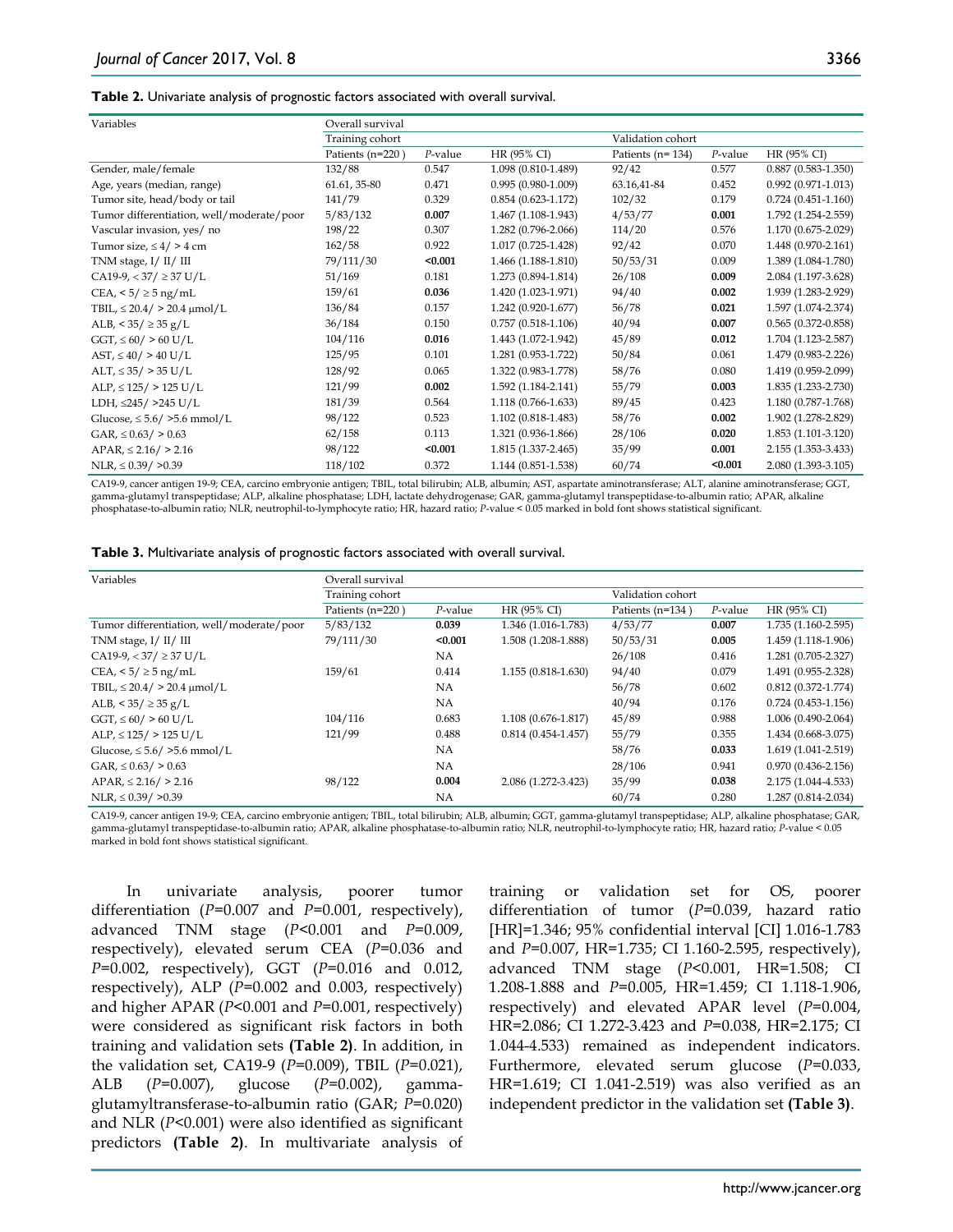## **Prognostic nomograms incorporating APAR, pathological differentiation and the AJCC 8th edition**

In order to create one more accurate predictive model, we tried to integrate three independent prognostic indicators, APAR, pathological differentiation and the AJCC 8th edition, in both training and validation sets to generate a new prognostic nomogram **(Fig. 3a)**. In the training group, the C-index for OS prediction with the formulated nomogram in training group was 0.673 (95% CI, 0.667-0.679) and the C-index for other variables were shown in **Table 4**. The calibration curves exhibited optimal consistency between the actual observation of OS and nomogram-predicted OS at 1, 2, 3 years after surgery **(Fig. 3b, 3c and 3d)**.



**Figure 3. Prognostic nomogram, calibration curves and decision curve analysis for PDAC.** The nomogram predicts OS (a) in patients with PDAC (to use the nomogram, an individual patient's value is located on each variable axis, and a line is drawn upwards to determine the number of points received for each variable value. The sum of these number is located on the total points axis, and a line is drawn downwards to the survival axes to determine the likelihood of 1-, 2-, 3-year OS). The calibration curves predict OS at 1 years (b), 2 years (c) and 3 years (d) in the training cohorts and at 1 years (e), 2 years (f), 3 years (g) in the validation cohort. Nomogram-predicted probability of OS is plotted on the x axis and the observed OS is plotted on the y axis. Decision curve analyses depict the clinical net benefit in pairwise comparisons across the different models. Nomogram is compared with the AJCC 8th edition in terms of 1-(h,k), 2-(i,l), 3-year(j,m) OS in the training and validation cohorts. Dashed lines indicate the net benefit of the predictive models across a range of threshold probabilities (black: nomogram; red: TNM staging system of AJCC 8th edition; green: APAR). The horizontal solid black line represents the assumptions that no patient will experience the event, and the solid grey line represents the assumption that all patients will experience the event. On decision curve analysis, the nomograms showed superior net benefit compared with AJCC 8th edition across a wider range of threshold probabilities. PDAC, pancreatic ductal adenocarcinoma; OS, overall survival; APAR, alkaline phosphatase-to-albumin ratio; TNM, tumor node metastasis; AJCC, American Joint Committee on Cancer.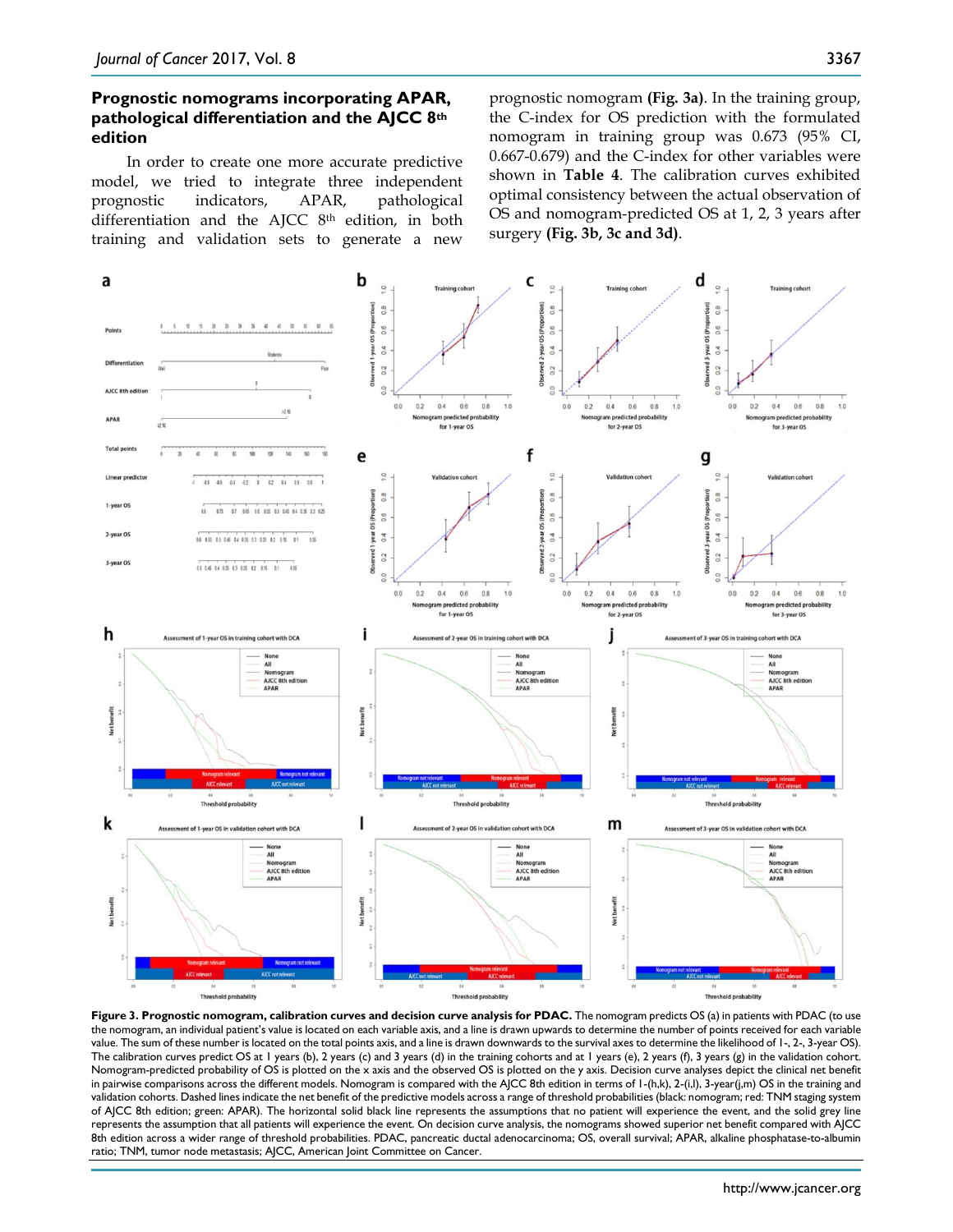|  |  | Table 4. Discriminatory capabilities of nomogram and independent prognostic factors in patients with PDAC: C-indices in OS prediction. |  |
|--|--|----------------------------------------------------------------------------------------------------------------------------------------|--|
|--|--|----------------------------------------------------------------------------------------------------------------------------------------|--|

| Variables                                                      | Overall survival |             |                   |                 |
|----------------------------------------------------------------|------------------|-------------|-------------------|-----------------|
|                                                                | Training cohort  |             | Validation cohort |                 |
|                                                                | C-index          | 95% CI      | C-index           | 95% CI          |
| Nomogram (AJCC 8th edition +APAR+Pathological differentiation) | 0.673            | 0.667-0.679 | 0.693             | 0.685-0.701     |
| Nomogram (AJCC 8th edition +Pathological differentiation)      | 0.641            | 0.635-0.647 | 0.620             | $0.610 - 0.630$ |
| AJCC 8th edition                                               | 0.611            | 0.606-0.616 | 0.587             | 0.578-0.596     |
| <b>APAR</b>                                                    | 0.582            | 0.576-0.588 | 0.608             | $0.601 - 0.615$ |
| Pathological differentiation                                   | 0.571            | 0.566-0.576 | 0.584             | 0.575-0.593     |

AJCC, American Joint Committee on Cancer; APAR, alkaline phosphatase-to-albumin ratio; C-index, concordance index.

The predictive accuracy of created nomogram for OS was further affirmed in the validation set and the C-index for OS prediction was 0.693 (95% CI, 0.685-0.701). The calibration plot in such group for OS prediction at 1, 2, 3 years after surgery also fitted very well between the observation and the prediction of nomogram in the probability **(Fig. 3e, 3f and 3g)**.

On DCA, a novel evaluation method to be performed to highlight prediction models with the clinical net benefit<sup>32</sup>, the nomogram showed superior net benefit with a wider range of threshold probability, compared with the AJCC 8th edition, which indicated improved performance for predicting 1-, 2-, 3-year OS in both training and validation set in terms of C-index **(Table 4; Fig. 3h-3m)**. Higher threshold probability levels represented superior estimation of decision outcomes.

# **Discussion**

In this study, two random cohorts of patients operated with curative surgical resection of PDAC were analyzed. We set up APAR, an original and easily available inflammation-based score comprised of serum ALB and ALP level, as a survival predictor in PDAC patients undergoing curative resection. According to analyzed results of the clinicopathological characteristics, it showed APAR was associated closely with the tumor site and liver function in both cohorts. Next, in univariate and multivariate analysis, a significant association was found between serum APAR level and OS. We also found the APAR was superior to GAR or NLR as a predictor of OS in the validation cohort. Furthermore, nomograms incorporating APAR, pathological differentiation and AJCC 8<sup>th</sup> edition manifested advanced predictive value compared to the TNM staging system of AJCC 8th edition alone.

Recent studies showed that oxidative stress, one of the major product of inflammation, could produce reactive oxygen species that damage DNA, lipids, and proteins and promote high mutagenic metabolites, which was considered as an important role in tumorgenesis of PDAC33, 34. Elevated ALP could be a powerful predictor of death and a potential indicator of oxidative stress21, 35. It is well-known that once the pancreatic cancer invades the adjacent biliopancreatic ducts, the bile will be obstructed and stimulate the biliary epithelial cells or hepatocytes, which also contributes to the elevated ALP level and the impaired liver function. Particularly, elevated ALP level is constantly reported in several malignancies<sup>18,</sup> 36. On the contrary, ALB as a protective component synthesized abundant anti-oxidative products<sup>23</sup>. Therefore, APAR was not only an association of liver function values as previously considered, but also a probable complexus of anti-oxidant balance and a potential indicator for prognosis. The potential molecular mechanisms may contain the imbalanced inflammatory and immune microenvironment, malnutrition and local infiltration or metastasis. Tumor necrosis factor (TNF) and interleukin 6 (IL-6)37, <sup>38</sup> secreted by pancreatic cancer can influence the ALB production and increase the infiltration microvasculature30. The cytokines or chemokines excreted by the potential pancreatic cancer and jaundice caused by oppression can both change the ALP, ALB level and tumor microenvironment, so a high APAR may reflect the disorder of immunity, oxidative stress, liver damage and poorer prognosis.

Although quantities of inflammation-base scores turned up as prognostic indicators in various malignant tumors<sup>4, 39, 40</sup>, the AJCC 8<sup>th</sup> edition and other predictive models in PDAC were lack for the evaluation of liver function or inflammation factors to provide additional messages about the evaluation of prognosis. The previous study confirmed that the inflammation-based scores enlightened the predictive value of the conventional TNM staging systems in intrahepatic cholangiocarcinoma23. Intriguingly, the incorporation of APAR logically improved the predictive performance and refined the accuracy of prediction of the AJCC 8th edition of PDAC in terms of corresponding C-index.

Several limitations to this study should be considered as follows. Firstly, this study was retrospective essentially and all data were collected from a single center in China. A large-scale and multicenter prospective study should be preferred to verify our results and eliminate the selective bias. Secondly, this study only included the patients who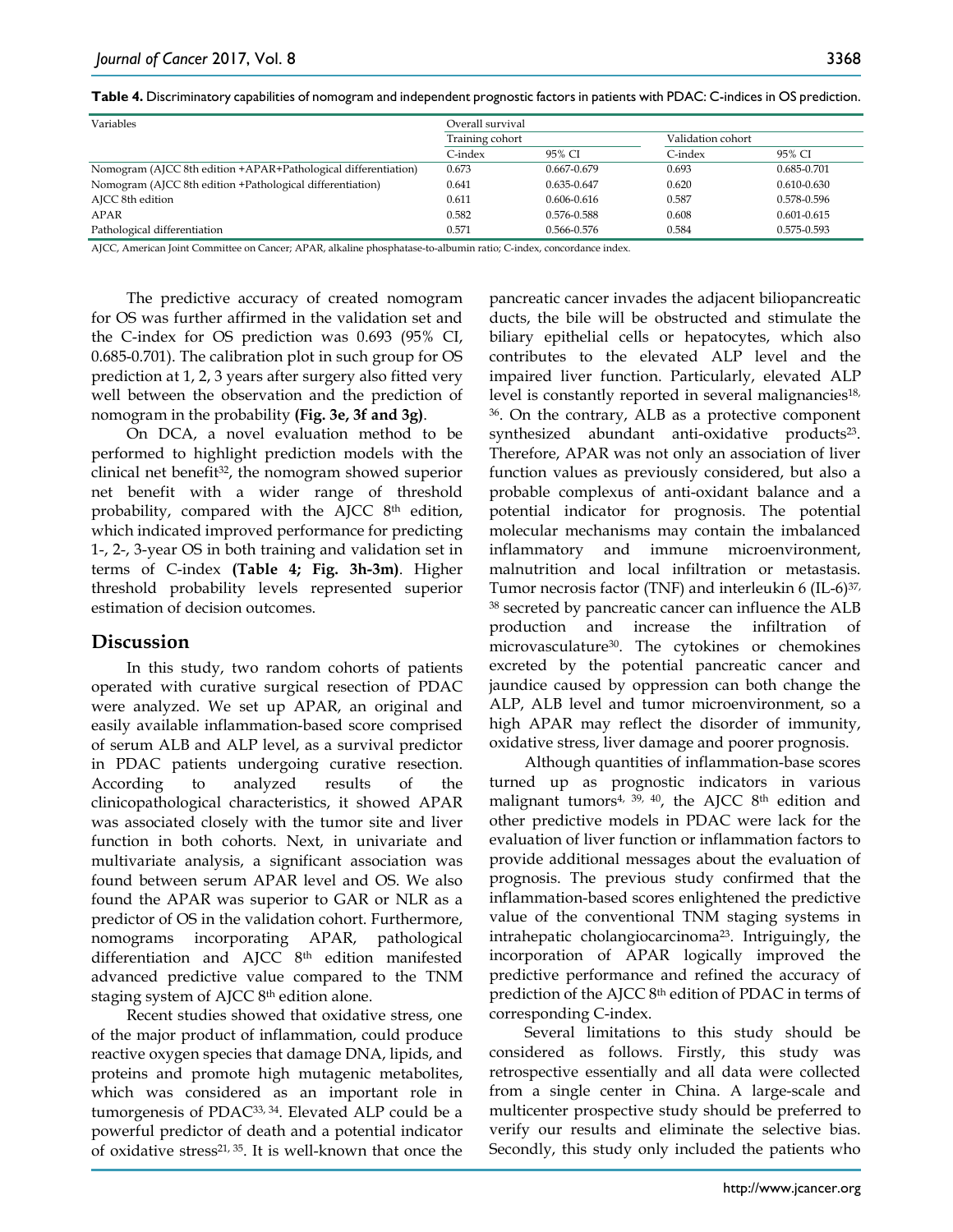received curative resection, however, patients with different stage undergoing different postoperative treatment, such as chemotherapy and radiotherapy. Thirdly, the cut-off value of APAR used in this study may not be appropriate to other studies and a meta-analysis containing various APAR validation studies may be needed to confirm the most suitable cut-off value for APAR.

In conclusion, APAR, as one inexpensive and easy-accessible biomarker, could be a robust prognostic predictor of PDAC with curative resection. In addition, the proposed nomogram containing APAR, pathological differentiation and the TNM staging system of AJCC 8th edition reveals a superior prognostic model.

#### **Abbreviations**

PDAC: pancreatic ductal adenocarcinoma; APAR: alkaline phosphatase-to-albumin ratio; AJCC: American Joint Commission on Cancer; OS: overall survival; ALB: albumin; AST: aspartate aminotransferase; ALT: alanine aminotransferase; NLR: neutrophil-lymphocyte ratio; CRP/Alb: C-reactive protein/albumin; ALP: Alkaline phosphatase; CEA: carcino embryonie antigen; TBIL: total bilirubin; GGT: gamma-glutamyltransferase; LDH: lactate dehydrogenase; CT: computed tomography; C-index: concordance index; DCA: decision curve analysis; ROC: receiver operating characteristic curve.

#### **Acknowledgements**

The authors thank Shuangjian Qiu, Yipeng Fu, Chuyu Jing, Jinglong Huang (Liver Cancer Institute) for the statistical supports. This work was supported by the following grants: the Shanghai Pujiang Program (No.16PJD013), the National Natural Science Foundation of China (No.81272731), and the Science and Technology Commission of Shanghai Municipality (No.11JC1402502).

## **Competing Interests**

The authors have declared that no competing interest exists.

## **References**

- 1. Liu L, Zhao G, Wu W, et al. Low intratumoral regulatory T cells and high peritumoral CD8(+) T cells relate to long-term survival in patients with pancreatic ductal adenocarcinoma after pancreatectomy. Cancer Immunol Immunother. 2016;65:73-82.
- 2. Siegel RL, Miller KD, Jemal A. Cancer Statistics, 2017. CA Cancer J Clin. 2017;67:7-30.
- 3. Chen W, Zheng R, Baade PD, et al. Cancer statistics in China, 2015. CA Cancer J Clin. 2016;66:115-32.
- 4. Li GJ, Xu HW, Ji JJ, et al. Prognostic value of preoperative lymphocyte-to-monocyte ratio in pancreatic adenocarcinoma. Onco Targets Ther. 2016;9:1085-92.
- 5. Benassai G, Quarto G, Perrotta S, et al. Long-term survival after curative resection for pancreatic ductal adenocarcinoma--Surgical treatment. Int J Surg. 2015;21 Suppl 1:S1-3.
- 6. Hsu CP, Hsu JT, Liao CH, et al. Three-year and five-year outcomes of surgical resection for pancreatic ductal adenocarcinoma: Long-term experiences in one medical center. Asian J Surg. 2016.
- 7. Kamarajah SK, Burns WR, Frankel TL, et al. Validation of the American Joint Commission on Cancer (AJCC) 8th Edition Staging System for Patients with Pancreatic Adenocarcinoma: A Surveillance, Epidemiology and End Results (SEER) Analysis. Ann Surg Oncol. 2017.
- 8. Yamamoto T, Yagi S, Kinoshita H, et al. Long-term survival after resection of pancreatic cancer: a single-center retrospective analysis. World J Gastroenterol. 2015;21:262-8.
- 9. Lu H, Ouyang W, Huang C. Inflammation, a key event in cancer development. Mol Cancer Res. 2006;4:221-33.
- 10. Lee SH, Park SW. [Inflammation and Cancer Development in Pancreatic and Biliary Tract Cancer]. Korean J Gastroenterol. 2015;66:325-39.
- 11. Yamada S, Fujii T, Yabusaki N, et al. Clinical Implication of Inflammation-Based Prognostic Score in Pancreatic Cancer: Glasgow Prognostic Score Is the Most Reliable Parameter. Medicine (Baltimore). 2016;95:e3582.
- 12. Cheng H, Luo G, Lu Y, et al. The combination of systemic inflammation-based marker NLR and circulating regulatory T cells predicts the prognosis of resectable pancreatic cancer patients. Pancreatology. 2016;16:1080-4.
- 13. Liu Z, Jin K, Guo M, et al. Prognostic Value of the CRP/Alb Ratio, a Novel Inflammation-Based Score in Pancreatic Cancer. Ann Surg Oncol. 2017;24:561-8.
- 14. Shirai Y, Shiba H, Haruki K, et al. Preoperative Platelet-to-Albumin Ratio Predicts Prognosis of Patients with Pancreatic Ductal Adenocarcinoma After Pancreatic Resection. Anticancer Res. 2017;37:787-93.
- 15. Fernandez NJ, Kidney BA. Alkaline phosphatase: beyond the liver. Vet Clin Pathol. 2007;36:223-33.
- 16. Alvaro D, Benedetti A, Marucci L, et al. The function of alkaline phosphatase in the liver: regulation of intrahepatic biliary epithelium secretory activities in the rat. Hepatology. 2000;32:174-84.
- 17. Poupon R. Liver alkaline phosphatase: a missing link between choleresis and biliary inflammation. Hepatology. 2015;61:2080-90.
- Carr BI, Guerra V. Hepatocellular Carcinoma Extrahepatic Metastasis in Relation to Tumor Size and Alkaline Phosphatase Levels. Oncology. 2016;90:136-42.
- 19. Chan AW, Chan SL, Mo FK, et al. Albumin-to-alkaline phosphatase ratio: a novel prognostic index for hepatocellular carcinoma. Dis Markers. 2015;2015:564057.
- 20. Lv W, Shang H, Pei X, et al. A simple prognostic model involving prostate-specific antigen, alkaline phosphatase and albumin for predicting the time required to progress to castration-resistant prostate cancer in patients who received androgen deprivation therapy. Int Urol Nephrol. 2017;49:61-7.
- 21. Ji F, Fu SJ, Guo ZY, et al. Prognostic value of combined preoperative lactate dehydrogenase and alkaline phosphatase levels in patients with resectable pancreatic ductal adenocarcinoma. Medicine (Baltimore). 2016;95:e4065.
- 22. Don BR, Kaysen G. Serum albumin: relationship to inflammation and nutrition. Semin Dial. 2004;17:432-7.
- 23. Jing CY, Fu YP, Shen HJ, et al. Albumin to gamma-glutamyltransferase ratio as a prognostic indicator in intrahepatic cholangiocarcinoma after curative resection. Oncotarget. 2017.
- 24. Moshage HJ, Janssen JA, Franssen JH, et al. Study of the molecular mechanism of decreased liver synthesis of albumin in inflammation. J Clin Invest. 1987;79:1635-41.
- 25. He X, Guo S, Chen D, et al. Preoperative Albumin to Globulin Ratio (AGR) as Prognostic Factor in Renal Cell Carcinoma. J Cancer. 2017;8:258-65.
- 26. Sun H, Hu P, Shen H, et al. Albumin and Neutrophil Combined Prognostic Grade as a New Prognostic Factor in Non-Small Cell Lung Cancer: Results from a Large Consecutive Cohort. PLoS One. 2015;10:e0144663.
- 27. Xu WZ, Li F, Xu ZK, et al. Preoperative albumin-to-globulin ratio and prognostic nutrition index predict prognosis for glioblastoma. Onco Targets Ther. 2017;10:725-33.
- 28. Alagappan M, Pollom EL, von Eyben R, et al. Albumin and Neutrophil-Lymphocyte Ratio (NLR) Predict Survival in Patients With Pancreatic Adenocarcinoma Treated With SBRT. Am J Clin Oncol. 2016.
- 29. Wu M, Guo J, Guo L, et al. The C-reactive protein/albumin ratio predicts overall survival of patients with advanced pancreatic cancer. Tumour Biol. 2016;37:12525-33.
- 2013. Nie M, Sun P, Chen C, et al. Albumin-to-Alkaline Phosphatase Ratio: A Novel<br>Prognostic Index of Overall Survival in Cisplatin-based of Overall Survival in Cisplatin-based Chemotherapy-treated Patients with Metastatic Nasopharyngeal Carcinoma. J Cancer. 2017;8:809-15.
- 31. Fu YP, Yi Y, Cai XY, et al. Overexpression of interleukin-35 associates with hepatocellular carcinoma aggressiveness and recurrence after curative resection. Br J Cancer. 2016;114:767-76.
- 32. Vickers AJ, Elkin EB. Decision curve analysis: a novel method for evaluating prediction models. Med Decis Making. 2006;26:565-74.
- 33. Chang EY, Chang YC, Shun CT, et al. Inhibition of Prostaglandin Reductase 2, a Putative Oncogene Overexpressed in Human Pancreatic Adenocarcinoma, Induces Oxidative Stress-Mediated Cell Death Involving xCT and CTH Gene Expressions through 15-Keto-PGE2. PLoS One. 2016;11:e0147390.
- 34. Martinez-Useros J, Li W, Cabeza-Morales M, et al. Oxidative Stress: A New Target for Pancreatic Cancer Prognosis and Treatment. J Clin Med. 2017;6.